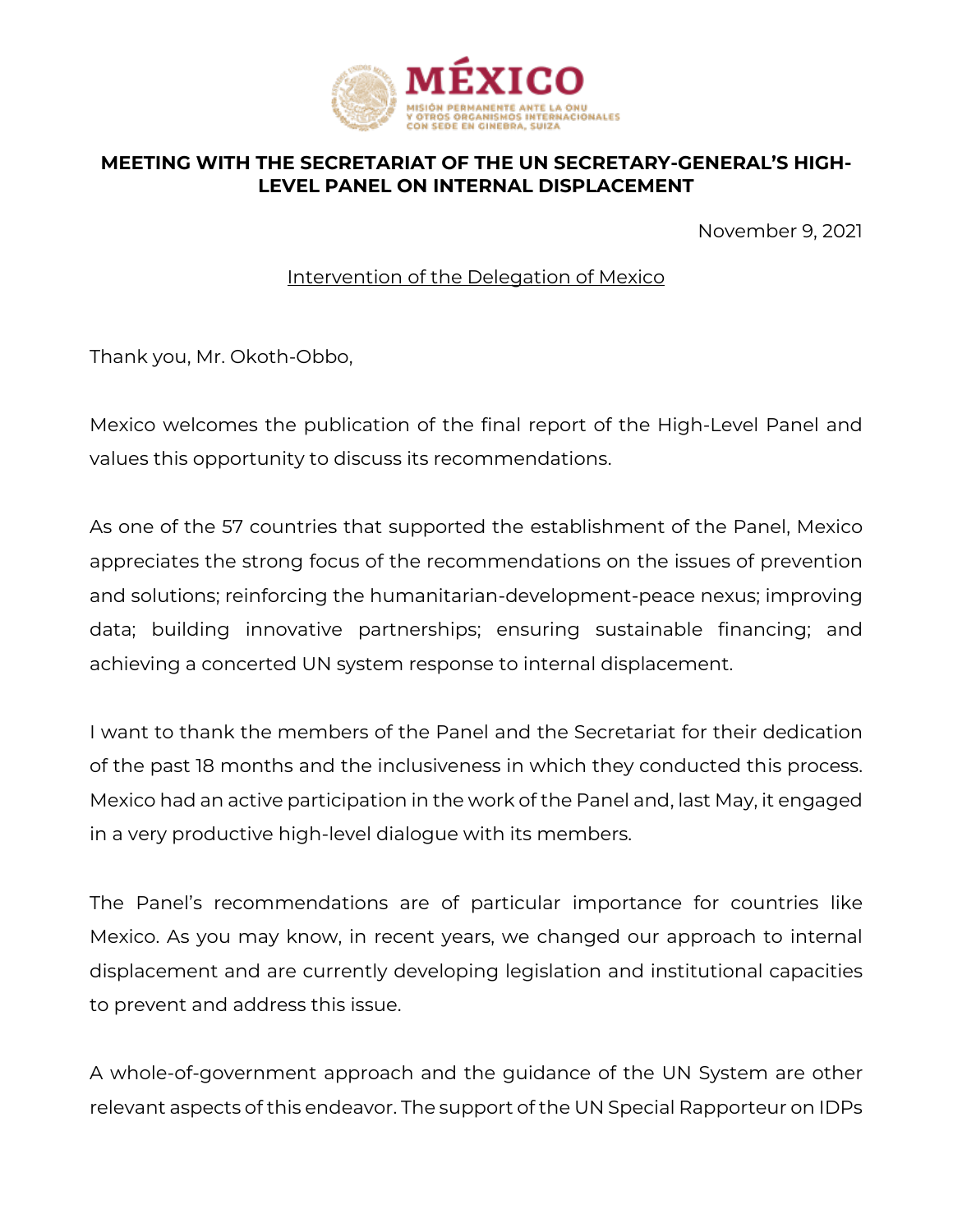

and of UNHCR was essential to develop the first general law on internal displacement, which is now being considered by the Senate.

Mexico has also worked with specialized institutions, such as the Joint IDP Profiling Service (JIPS) and the Internal Displacement Monitoring Center (IDMC) in the establishment of data collection systems to inform our public policies. With these efforts, that are aligned with the Panel's recommendations, we are demonstrating the importance of political will, interinstitutional coordination and multistakeholder partnerships to advance this agenda.

Mexico also supports, in principle, the Panel's proposal to appoint an SRSG on solutions for IDPs, to enable the visibility of this issue in the agenda of the UN, to promote greater coherence and complementarity of efforts among agencies, and to ensure Members States have one focal point at the UN when requiring support and technical assistance.

On the proposal to maintain the existing Group of Friends of the High-Level Panel, Mexico also supports this idea as a way to keep the work and dialogue on internal displacement, particularly on sharing good practices and lessons learned.

Regarding the implementation of the Panel's recommendations, we identify some initial opportunities to create further synergies in order to bring to life the work of the Panel at the national and reginal levels. Let me share a couple of examples:

1- The **Comprehensive Regional Response Framework for Protection and Solutions (MIRPS)**, which is a regional mechanism established with the Global Compact for Refugees in Central America and Mexico, already has a working group on internal displacement. The efforts under this Group, aimed at assisting interested MIRPS countries to prevent and address internal